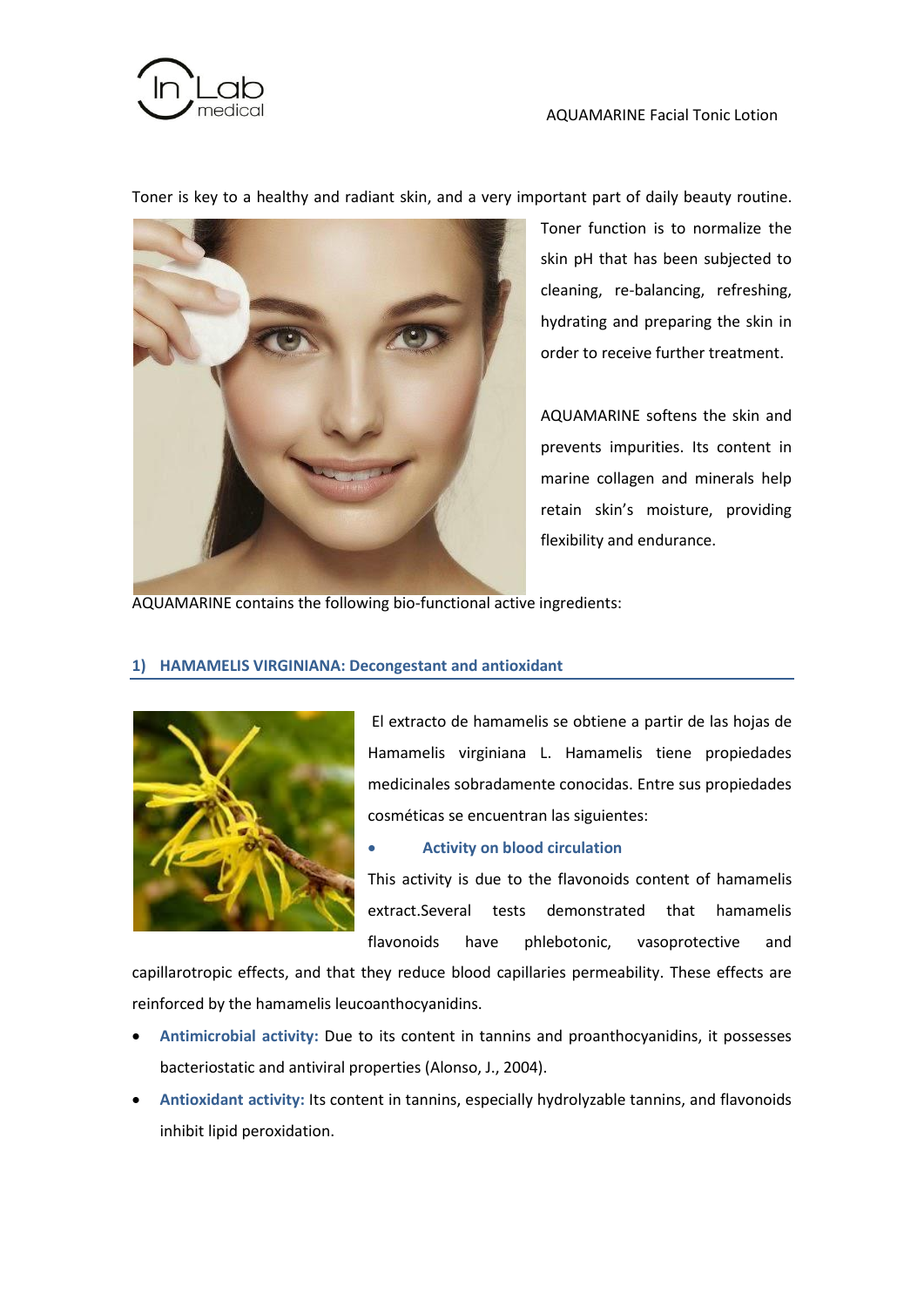

## **2) PURIFIED MARINE COLLAGEN**



It is a **very high concentration collagen, (5.00 to 7.00%),** from marine origin high purity, with less than 1% of non-collagenous proteins.

**Collagen is a fibrous protein,** which is the main constituent of **connective tissue**. It is the most important protein in the human body, accounting for over 30% of total protein and 70% of skin proteins.

Native collagen in cosmetic preparations is not able to penetrate the skin. But thanks to the enzymes of the skin or via the sebaceous glands, it is possible to use fragments or to **assimilate the applied collagen**. Thus, the amino acids analogous to those normally found in the skin can be distributed and metabolized by fibroblasts.

**The dermis is composed mainly of collagen**, which acts on the skin as a structural protein.

- it has a **tensor effect** thanks to its ability to form a **protective film**. It is able to **smooth the skin lines giving a feeling of smoothness**. It also increases the **protection** of the skin against **environmental damage**.
- **Helps restore collagen in the dermis**, providing the fibroblasts with amino acids that are able to metabolize.
- **Strengthens the hydrolipid barrier**, maintaining hydration and skin tone.
- **The film-forming effect**, helping dry and mature skin to defend itself against environmental agent's attacks, especially against UV exposure.
- $\checkmark$  Increases tone and restructures the elastic surface morphology of skin microrelief.
- $\checkmark$  Due to its hygroscopic function, it has an important capacity of hydration and reparative and protective effects.